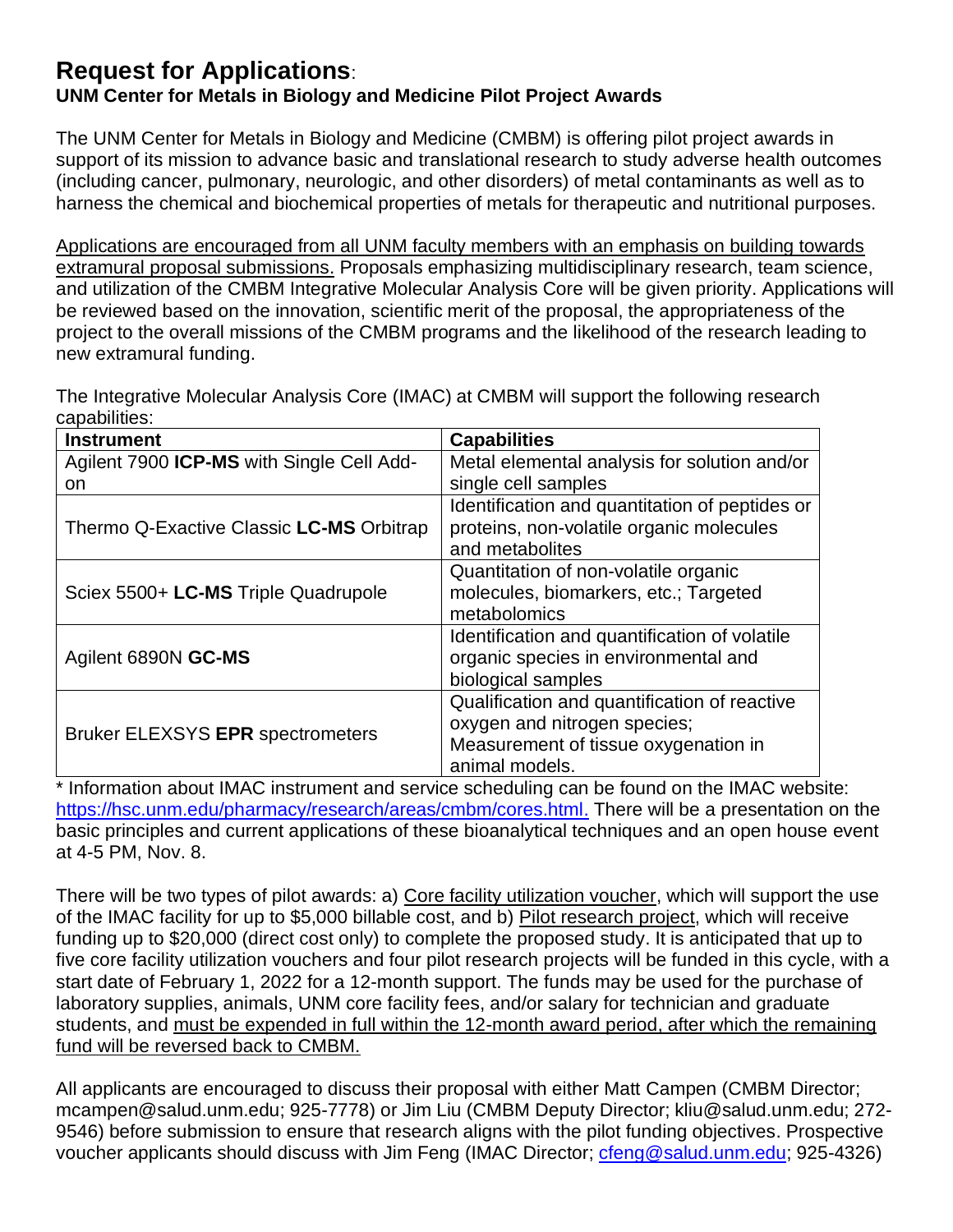before submission to confirm that the core facility utilization cost estimates will be appropriate to the study design.

Prospective applicants should submit all application materials (below) by **5 PM on Friday, November 12, 2021**. Send the application and cover letter through email as a single PDF attachment to: Michaela Ritz, Sr. Program Manager, CMBM [\(mrritz@salud.unm.edu\)](mailto:mrritz@salud.unm.edu).

### The following application materials are required.

For core facility utilization voucher award:

- Biosketches for the PI and key personnel (NIH format).
- 1-page research proposal, describing the use of specific instrumentation(s) and how it will help your research project
- Estimation of the number of samples and billable core facility costs (up to \$5,000)
- Brief statement  $\left($ <0.5 page, does not count in page limit) of how this award will support future extramural grant applications

For pilot research project award:

- Biosketches for the PI and key personnel (NIH format).
- 4-page research proposal, describing aims and research strategy.
- References cited (does not count in the 4-page limit).
- Detailed budget and justification (up to \$20,000).
- Brief statement (<0.5 page, does not count in page limit) of how this award will support future extramural grant applications.

If you propose a project with a clinical or translational research focus, additional criteria must be met for CTSC eligibility, including prior IRB approval. Please contact Drs. Campen/Liu well ahead of the deadline to ensure IRB compliance to avoid delays or disqualification.

Please use the forms below for the pilot project application.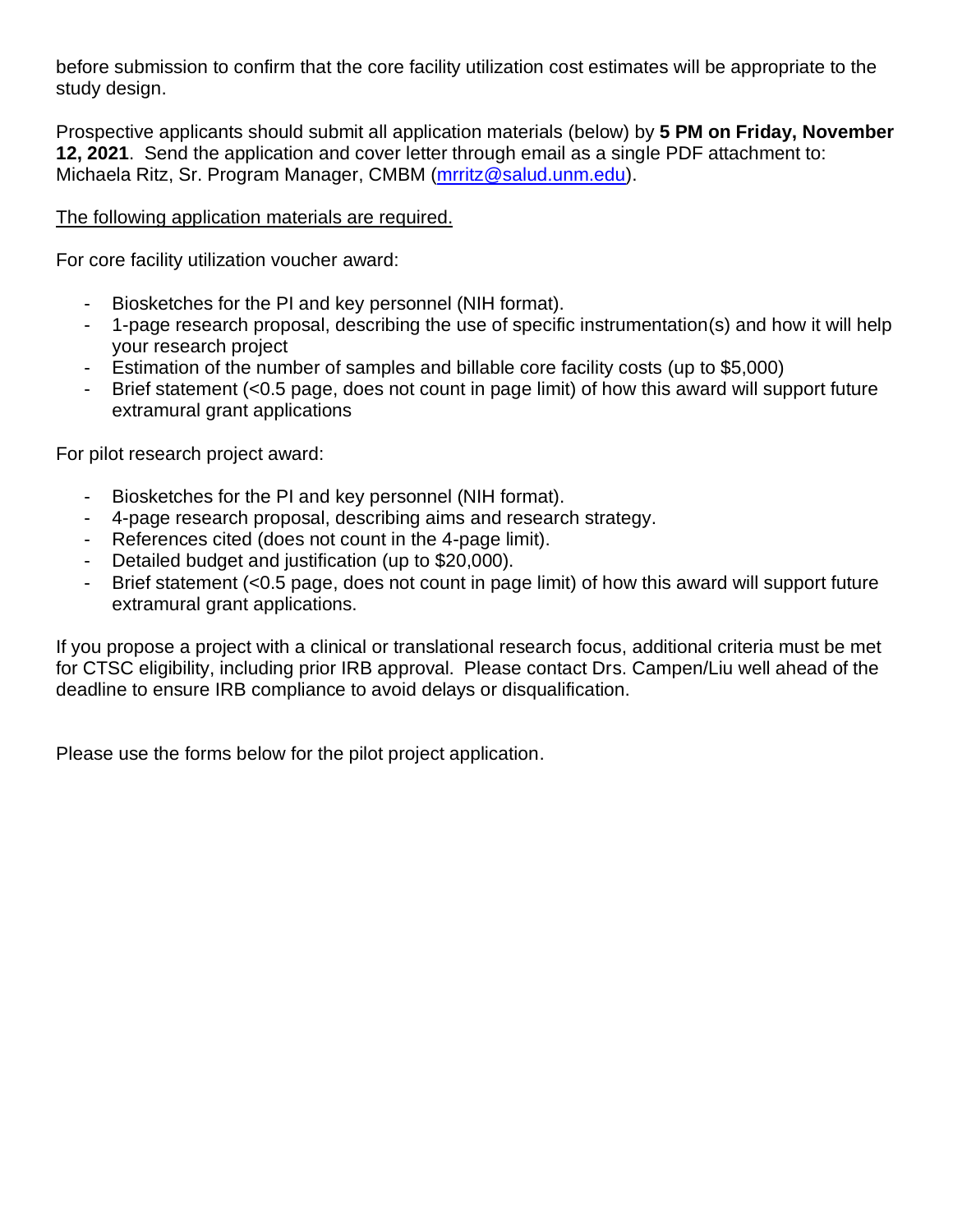# **UNM Center for Metals in Biology and Medicine Pilot Project Application**

1. TITLE OF PROJECT

#### 3. PRINCIPAL INVESTIGATOR/PROGRAM DIRECTOR:

| If needed - Faculty Sponsor:             |                                |      |
|------------------------------------------|--------------------------------|------|
| 3a. NAME (last, first, middle)           | 3e. DEGREE(S)                  |      |
|                                          |                                |      |
| 3b. POSITION TITLE                       | 3f. TELEPHONE, FAX and E-MAIL: |      |
|                                          | TEL:                           | FAX: |
| 3c. DEPARTMENT, LABORATORY OR EQUIVALENT |                                |      |
|                                          | E-MAIL ADDRESS:                |      |
| 3d. MAJOR SUBDIVISION                    |                                |      |
|                                          |                                |      |

| l 4. HUMAN SUBJECTS:     |                 | 5. VERTEBRATE ANIMALS:           |
|--------------------------|-----------------|----------------------------------|
| No<br>IRB Approval Date: | <b>No</b><br>ΙI | If 'yes' IACUC Approval<br>Date: |
| Yes                      | Yes             |                                  |

**KEY PERSONNEL**

NAME ORGANIZATION CONSTRUCTED ORGANIZATION ROLE ON PROJECT

\* Please include any letters of support from key collaborators as a separate attachment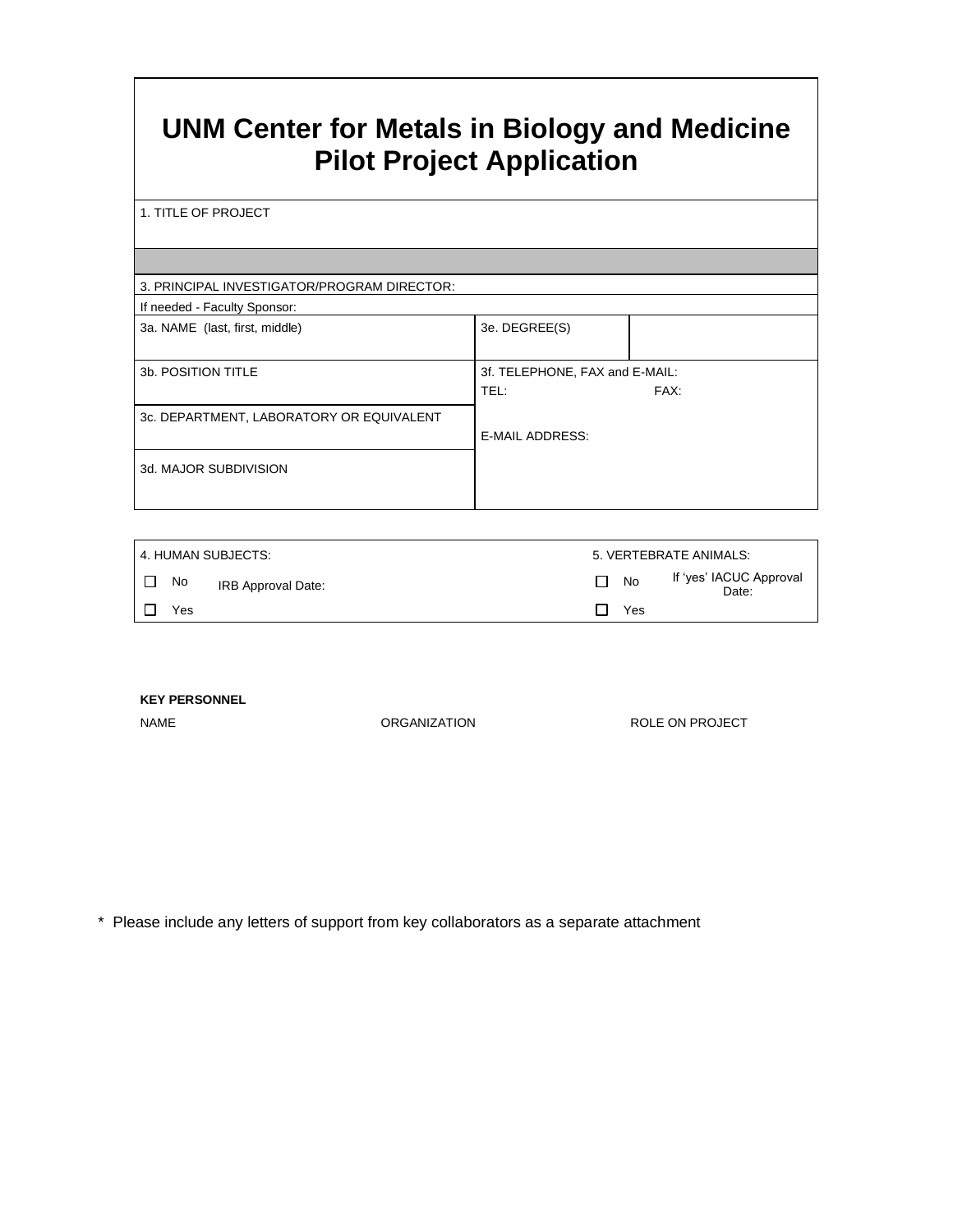#### **PI BIOGRAPHICAL SKETCH**

| <b>NAME</b>                                                                                                                                | <b>POSITION TITLE</b>            |         |                       |  |
|--------------------------------------------------------------------------------------------------------------------------------------------|----------------------------------|---------|-----------------------|--|
|                                                                                                                                            |                                  |         |                       |  |
| EDUCATION/TRAINING (Begin with baccalaureate or other initial professional education, such as nursing, and include postdoctoral training.) |                                  |         |                       |  |
| INSTITUTION AND LOCATION                                                                                                                   | <b>DEGREE</b><br>(if applicable) | YEAR(s) | <b>FIELD OF STUDY</b> |  |
|                                                                                                                                            |                                  |         |                       |  |
|                                                                                                                                            |                                  |         |                       |  |
|                                                                                                                                            |                                  |         |                       |  |

RESEARCH AND PROFESSIONAL EXPERIENCE: Concluding with present position, list, in chronological order, previous employment, experience, and honors. Include present membership on any Federal Government public advisory committee. List, in chronological order, the titles, all authors, and complete references to all publications during the past three years and to representative earlier publications pertinent to this application. If the list of publications in the last three years exceeds two pages, select the most pertinent publications. **DO NOT EXCEED 5 PAGES, PER CURRENT NIH GUIDELINES**.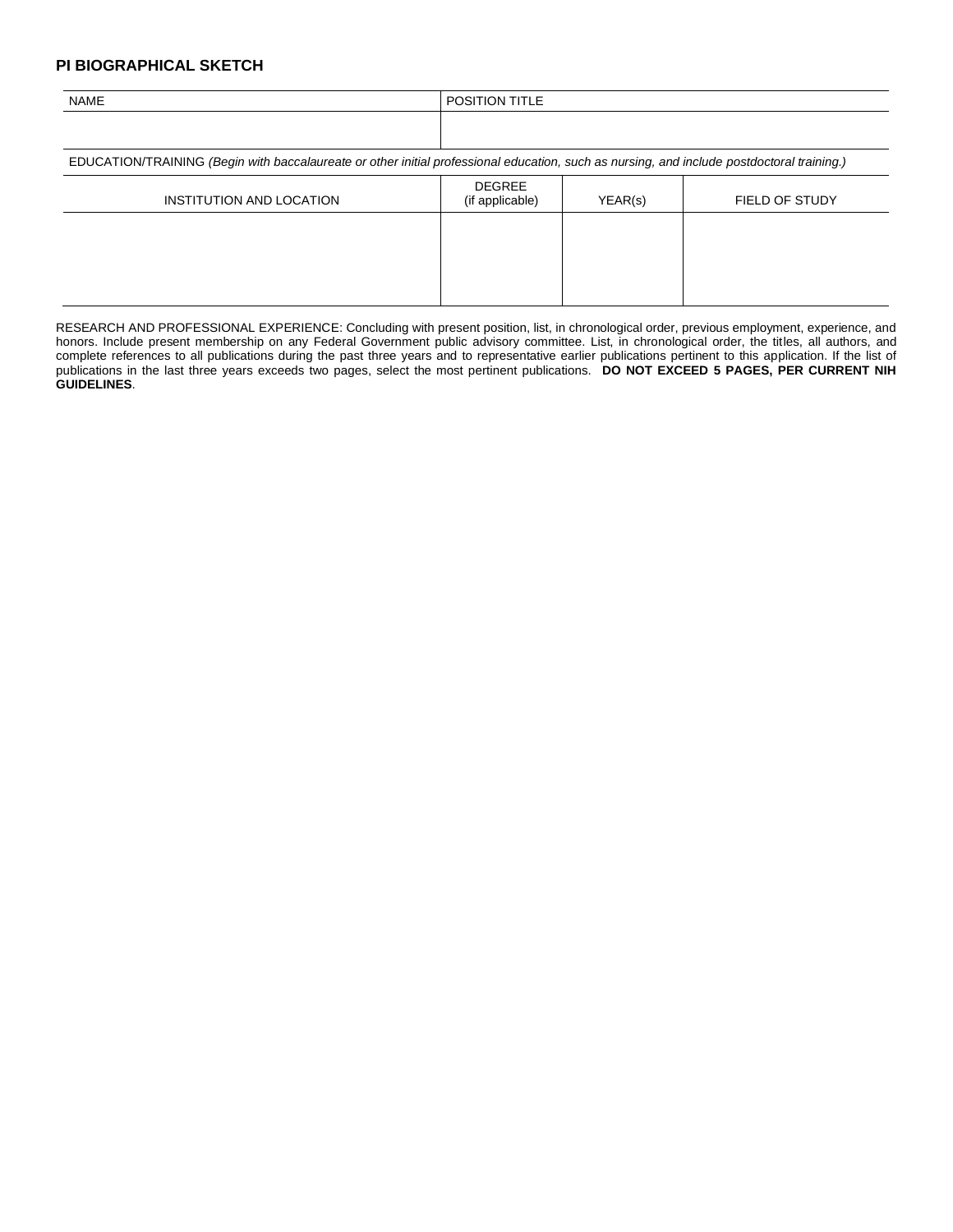#### **BUDGET**

| EQUIPMENT (Itemize and include quote for major equipment request) |  |
|-------------------------------------------------------------------|--|
|                                                                   |  |
|                                                                   |  |
|                                                                   |  |
|                                                                   |  |
|                                                                   |  |
|                                                                   |  |
|                                                                   |  |
|                                                                   |  |
|                                                                   |  |
|                                                                   |  |
|                                                                   |  |
|                                                                   |  |
|                                                                   |  |
|                                                                   |  |
|                                                                   |  |
| SUPPLIES (Itemize by category)                                    |  |
|                                                                   |  |
|                                                                   |  |
|                                                                   |  |
|                                                                   |  |
|                                                                   |  |
|                                                                   |  |
|                                                                   |  |
|                                                                   |  |
|                                                                   |  |
|                                                                   |  |
|                                                                   |  |
|                                                                   |  |
|                                                                   |  |
|                                                                   |  |
|                                                                   |  |
|                                                                   |  |
| OTHER EXPENSES (Itemize by category)                              |  |
|                                                                   |  |
|                                                                   |  |
|                                                                   |  |
|                                                                   |  |
|                                                                   |  |
|                                                                   |  |
|                                                                   |  |
|                                                                   |  |
|                                                                   |  |
|                                                                   |  |
|                                                                   |  |
|                                                                   |  |
|                                                                   |  |
|                                                                   |  |
|                                                                   |  |
|                                                                   |  |
| <b>TOTAL COSTS FOR PROJECT</b>                                    |  |
|                                                                   |  |